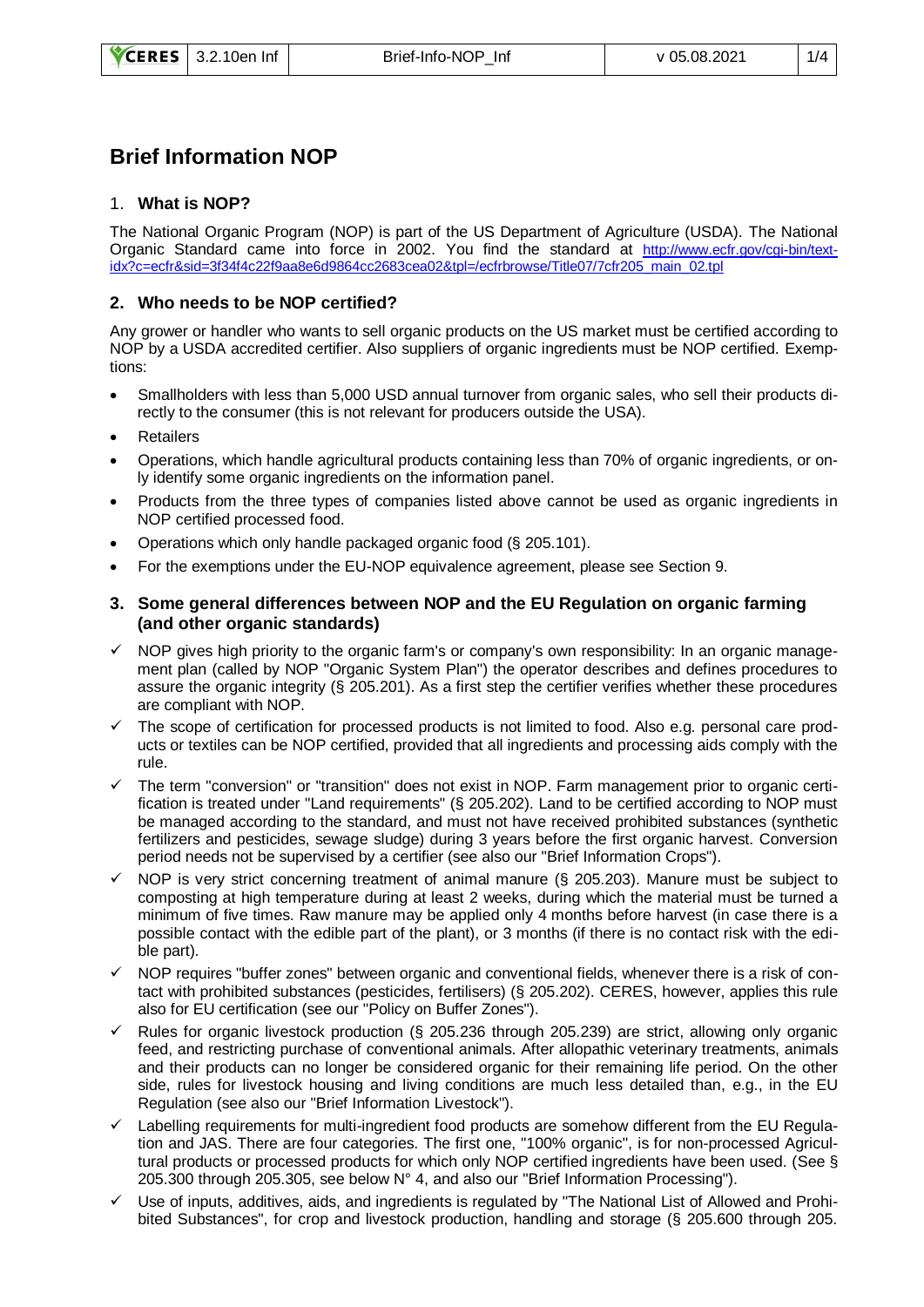| <b>YCERES</b> 3.2.10en In |  |
|---------------------------|--|
|                           |  |

606). For fertilizers and plant protection products, the general rationale is:

- o Nonsynthetic substances are allowed, unless they are prohibited
- o Synthetic substances are prohibited, unless they are explicitly allowed.
- $\checkmark$  Special attention has to be drawn to the fact that for plant protection substances used in organic farming, not only the active ingredient, but also all inert ingredients have to be qualified as "of minimal concern" according to the list N° 4 of the US-Environmental Protection Agency (see the list under: http://www.epa.gov/opprd001/inerts/section25b\_inerts.pdf).
- ✓ Also for other materials used in organic farming or food processing (e.g. commercial fertilizers or food processing aids), the producer is obliged to always provide complete information about the composition of the respective material, including preservatives, carriers, solvents, and any kind of additional substances which the material may contain for whatever purpose, so that the certifier can assess compliance of such materials.
- $\checkmark$  Guidelines for smallholder group certification are given in a recommendation published by the National Organic Standard Board (NOSB) in 2002 [\(http://www.ams.usda.gov/nosb/FinalRecommendations/Oct02/GrowerGroups.pdf\)](http://www.ams.usda.gov/nosb/FinalRecommendations/Oct02/GrowerGroups.pdf)

|                                                                                  | 100% Organic                       | Organic                                                                                                                                                                                                                                         | <b>Made with Organic</b>                                                                                                                                                                                                       | Less than 70% of<br>organic ingredients                                                                                                                                                      |
|----------------------------------------------------------------------------------|------------------------------------|-------------------------------------------------------------------------------------------------------------------------------------------------------------------------------------------------------------------------------------------------|--------------------------------------------------------------------------------------------------------------------------------------------------------------------------------------------------------------------------------|----------------------------------------------------------------------------------------------------------------------------------------------------------------------------------------------|
| <b>Minimum</b><br>organic in-<br>gredients                                       | 100%                               | 95%                                                                                                                                                                                                                                             | 70%; not more than 3 or-<br>ganic ingredients or ingredi-<br>ent groups may be displayed<br>on the label                                                                                                                       | No minimum                                                                                                                                                                                   |
| Non organic<br>agricultural<br><i>ingredients</i><br>allowed                     | None                               | Max 5%, only those<br>listed in § 205.606<br>produced without help of GMO, ionizing radiation and<br>sewage sludge                                                                                                                              |                                                                                                                                                                                                                                | No restriction                                                                                                                                                                               |
| Non-agricul-<br>tural ingre-<br>dients, ad-<br>ditives and<br>processing<br>aids | Only if NOP certi-<br>fied!        | Only those listed in §<br>Only those listed in §<br>205.605<br>205.605<br>produced without help of GMO                                                                                                                                          |                                                                                                                                                                                                                                | No restriction                                                                                                                                                                               |
| Labelling<br>compulsory                                                          | "Certified organic<br>by $\dots$ " | "Certified organic by "<br>and identification of<br>each organic ingredient<br>in the ingredient state-<br>ment                                                                                                                                 | Made with organic (specified<br>ingredients)<br>"Certified organic by "<br>and identification of each or-<br>ganic ingredient in the ingre-<br>dient statement                                                                 | No reference to or-<br>ganic in principal dis-<br>play panel                                                                                                                                 |
| Labelling<br>voluntary                                                           | Product name may<br>be modified    | Product name may be<br>modified                                                                                                                                                                                                                 | "Made with organic XX" may<br>be mentioned on information<br>panel, without modifying the<br>product name                                                                                                                      | Reference to organic<br>only in the ingredient<br>list possible                                                                                                                              |
| <b>Example</b>                                                                   | 100% Organic<br><b>Apples</b>      | <b>Organic</b><br><b>Apple Juice</b><br>Ingredients:<br>• Organic apple<br>concentrate (in this<br>example, concentrate is<br>produced with the help<br>of enzymes, therefore<br>the juice loses its 100%<br>organic status)<br>$\bullet$ Water | <b>Multifruit Juice</b><br>Made with organic apples<br>and mangos<br>Ingredients:<br>Organic Apples 50%<br>$\bullet$<br>Organic Mangos 25%<br>$\bullet$<br>Cherries 10%<br>$\bullet$<br>Bananas 10%<br>$\bullet$<br>Peaches 5% | <b>Multifruit</b><br>Juice<br>Ingredients:<br>Organic Apples 50%<br>$\bullet$<br>Mangos 25%<br>$\bullet$<br>Cherries 10%<br>$\bullet$<br>Bananas 10%<br>$\bullet$<br>Peaches 5%<br>$\bullet$ |
| <b>Certifier</b><br>seal                                                         | Can be used                        | Can be used                                                                                                                                                                                                                                     | Can be used                                                                                                                                                                                                                    | Not allowed                                                                                                                                                                                  |
| <b>USDA</b> seal<br>For feed                                                     | Can be used                        | Can be used                                                                                                                                                                                                                                     | Not allowed                                                                                                                                                                                                                    | Not allowed                                                                                                                                                                                  |
|                                                                                  | Allowed                            | Allowed                                                                                                                                                                                                                                         | Not allowed                                                                                                                                                                                                                    |                                                                                                                                                                                              |

## **4. Labelling requirements**

✓ Besides other information required by general labelling regulations, **below** the name of the producer, handler or distributor, the label must contain the certifiers name or logo ("Certified organic by: CERES GmbH").



 $\checkmark$  The certifier's logo may not be larger in size than the USDA seal.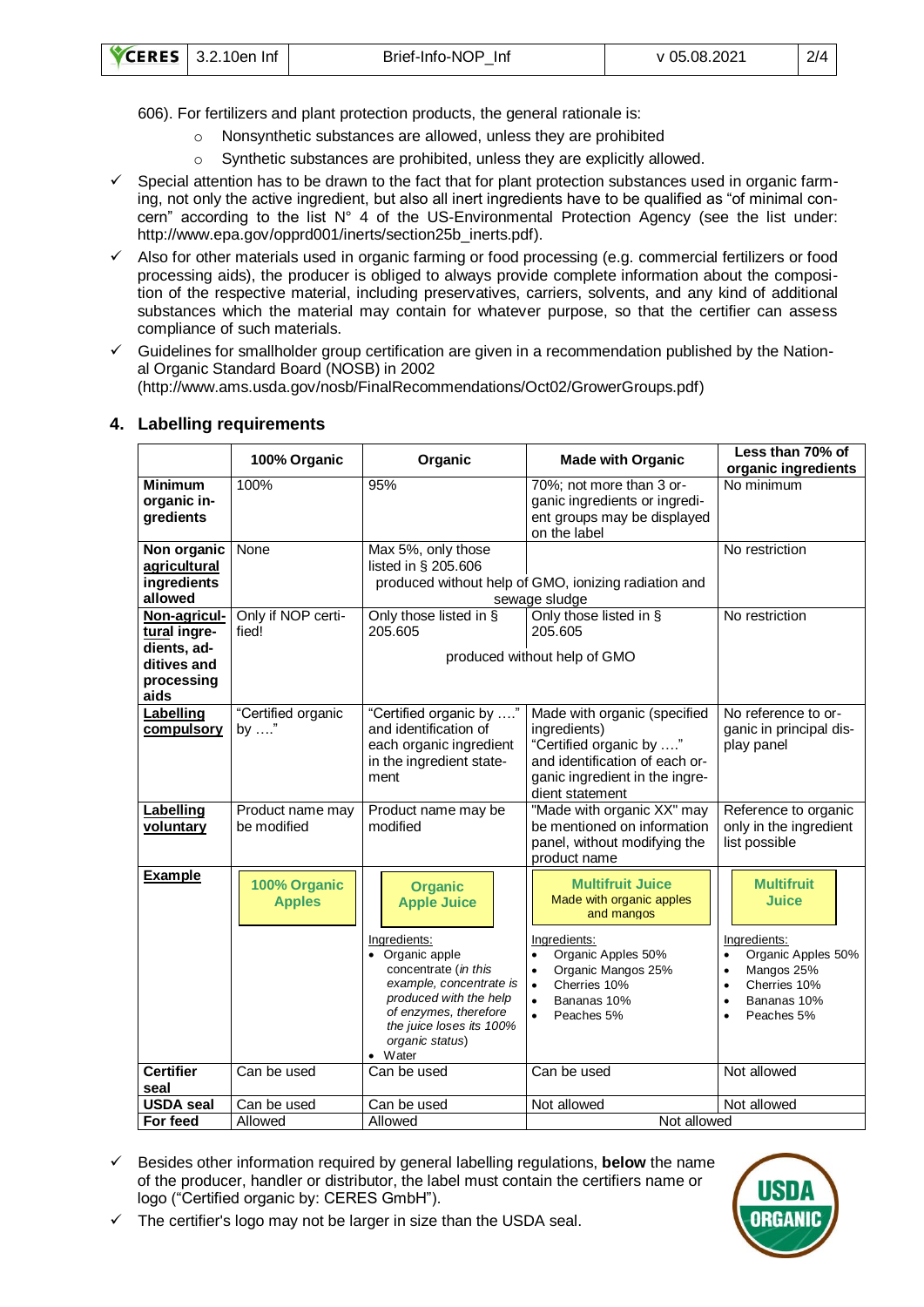| <b>VCERES</b> | 3.2.10en Inf | Brief-Info-NOP<br>Int | v 05.08.2021 | 3/4 |
|---------------|--------------|-----------------------|--------------|-----|
|               |              |                       |              |     |

- $\checkmark$  When using the USDA seal, details described in § 205.311 must be respected.
- $\checkmark$  Use of the USDA seal is voluntary.
- ✓ Any retail label must be submitted to the certification agency for approval, before being used!

## **5. Special Issues of the NOP Certification Procedure**

- ✓ For general information on the certification process, please see our "Brief Info Steps to Organic Certification"
- The Organic Management Plan (OMP) has to be submitted and reviewed before the onsite inspection takes place. It has to be updated and reviewed annually.
- ✓ Any changes in the Organic Management Plan related e.g. to: new production sites or fields, new crops, new fertilizers or pesticides, new suppliers of raw material, new recipes in food processing, or new labels, have to be submitted to the certifying agent for approval, before using them in practice!
- The NOP draws special attention to the fact that operators get a receipt for samples which may be taken, and that he/she is immediately informed about testing results.
- NOP certificates are valid until being revoked, suspended, or surrendered. If an operation wants to discontinue (temporarily or definitely) with NOP certification, it should formally "surrender" the NOP certification. Otherwise, CERES has to "suspend" it. Suspended certifications can only be re-instated by the USDA, not by a certification body.
- After a "proposed suspension" or "proposed revocation", the client has 30 days for either arriving at a "settlement agreement" with the certifier (with or without mediation from a third party), or presenting an appeal to the USDA, before the suspension or revocation becomes effective.
- To make sure that only valid NOP certificates are used, surrenders, suspensions and revocations are published at https://apps.ams.usda.gov/integrity/.
- Applicants can withdraw their application at any time. They will be liable for the costs of services provided up to the moment of withdrawal (§ 205.402 c).

## **6. Complaints, Penalties (§205.662)**

**Re-instatement of suspended certifications:** Any operator whose certification has been suspended by CERES may submit a request to the US Secretary of Agriculture for reinstatement of his/her certification. The request must be accompanied by evidence demonstrating correction of each noncompliance and corrective actions taken to comply with NOP, including a confirmation by an accredited certifier.

**Complaints**: Complaints related to the certifier have to be addressed in writing to the Agricultural Marketing Service (AMS) of the USDA. For further details on complaints, please see § 205.680 and 205.68.

**Penalties:** According to §205.662, a certified operation or a person responsibly connected with an operation whose certification has been revoked will be ineligible to receive certification for a period of 5 years following the date of such revocation, except, that, the Secretary may reduce or eliminate the period of ineligibility.

In addition to suspension or revocation, any certified operation that:

(1) Knowingly sells or labels a product as organic, which is not in accordance with the NOP requirements, shall be subject to a civil penalty of not more than \$11,000 per violation.

(2) Makes a false statement under the Act to the Secretary, a State organic program's governing State official, or a certifying agent shall be subject to the provisions of section 1001 of title 18, United States Code.

## **7. Emergencies, Temporary Variances**

In § 205.672, the NOP defines "emergencies", under which government institutions can grant certain exemptions to basic NOP requirements. "Government", however, only refers to the US government, not to governments of other countries. The same is true for seeds which receive chemical treatment due to government regulations (§ 205.204 (a)(5)): This only refers to the US government. Seeds, which are treated chemically due to state law in other countries, may not be used under NOP.

In case of natural disasters, exceptions from certain requirements related e.g. to fertilization, crop rotation, seeds, etc. are possible. For further details, please see § 205.290.